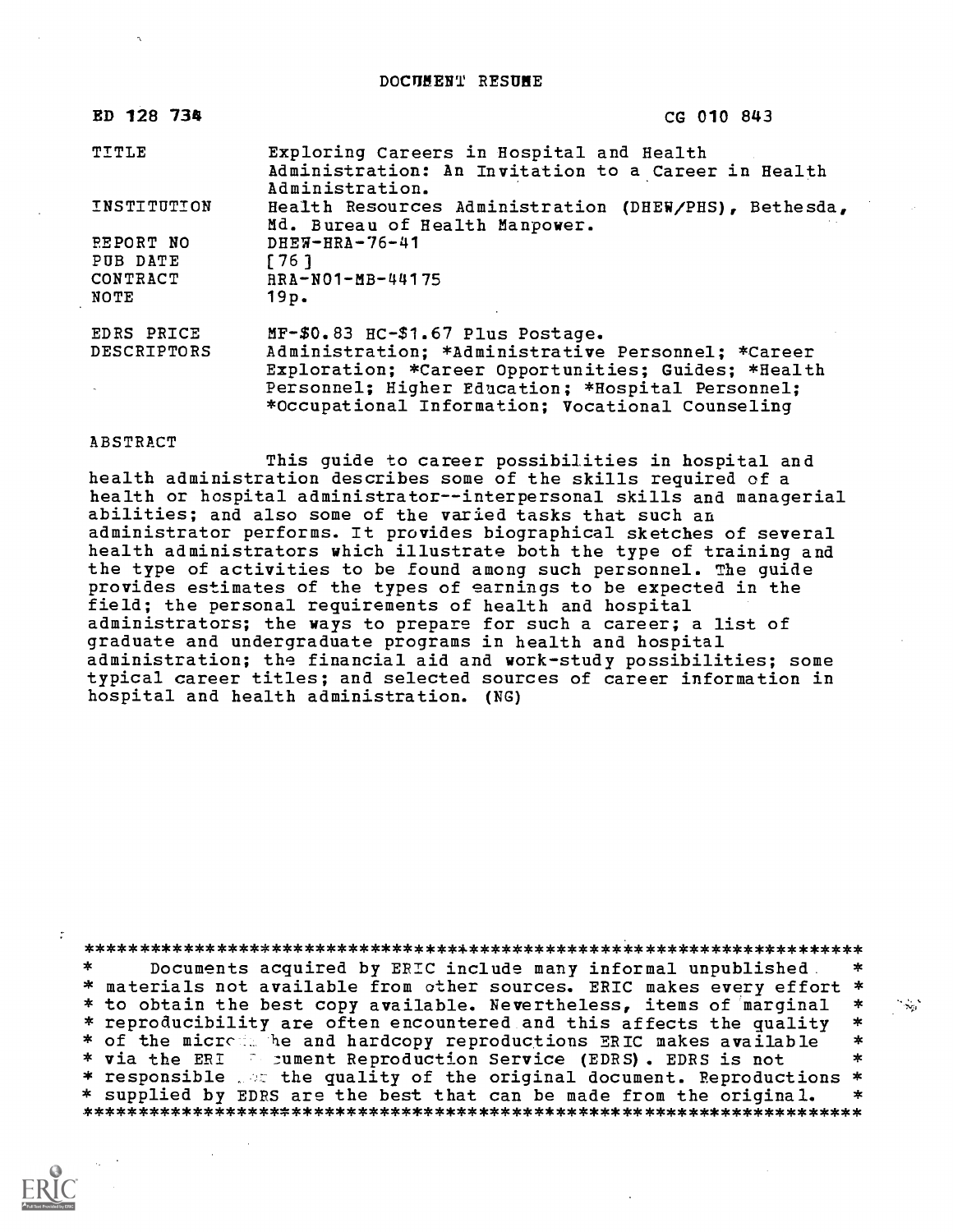

 $\hat{\boldsymbol{\gamma}}$ 



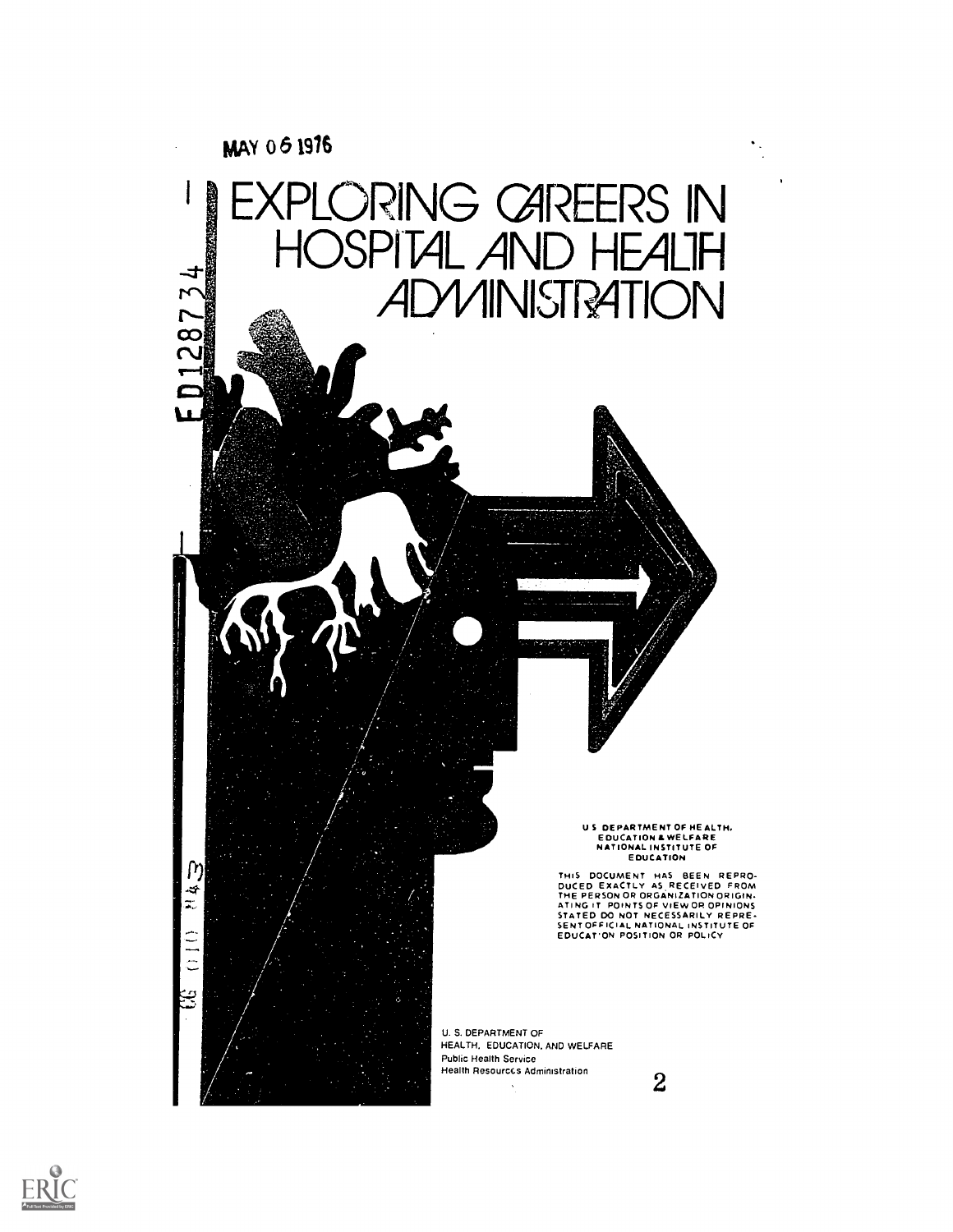## Exploring Careers in Hospital and Health Administration

### AN INVITATION TO A CAREER IN HEALTH ADMINISTRATION

 $\mathcal{L}$ 

What is the single most challenging issue facing health professions today? Not lack of resources, talent, trained personnel or specialized equipment but coordinating these into a system that serves the majority of people in the best possible way. Training programs for hospital administration began only 50 years ago with 3 schools offering programs by the end of World War II. Today, colleges and universities from coast to coast offer programs that are diverse and expanding to meet the needs of the changes in our society.

Health administrators provide community service through planning, coordinating, organizing, evaluating and directing the resources and procedures for providing health and medical care. There is a tremendous variety in both the work and skills required. Because the complexity and scope of health services are expanding, a health administrator working in a hospital might simultaneously supervise programs as varied as emergency treatment centers, counseling services, public health education programs, poison control and suicide prevention centers, outpatient clinics, services for the physically disabled, and community blood banks or any combination of these services.

The skills needed are also varied. For example, interpersonal skills are highly important since much of the health administrators' time is spent communicating with others in both formal meetings and informal discussions. These meetings deal with groups as diverse as patients, board members, community representatives, union representatives, doctors and staff workers. Managerial ability is necessary to insure the effective co-ordination of various units and to utilize the specialized skills of a staff.

Hospitals are by no means the only organizations employing persons trained in health administration. Mental health facilities, rehabilitation centers, ambulatory care centers, group practice plans, home health services and nursing homes require administrators. They are also employed by private insurance firms, local health planning boards, consulting and planning firms, and research programs which desiga, evaluate and implement health programs.

Opportunities also exist to teach or conduct research in educational programs which train health services administrators. Most of these positions require advanced study at the doctorate degree level and specialized work experi ences.

Many positions in government service from the local to the national, and even the international level require persons trained in health administration. The Department of Health, Education and Welfare, the Veterans Administration and Armed Forces have positions, as do a variety of other federal, state, provincial, and local governmental agencies. Although a wide range of careers exist, the increase in the number of program graduates is keeping pace with the growth of new jobs. A degree should enable a person to obtain an entry level position. Advancement will depend upon the individual's ability and the existing opportunities.

If you want to explore the variety of career opportunities in health services administration, the following biographical sketches demonstrate a few of the career possibilities. The names are changed, but the positions and people described are real. 1

3

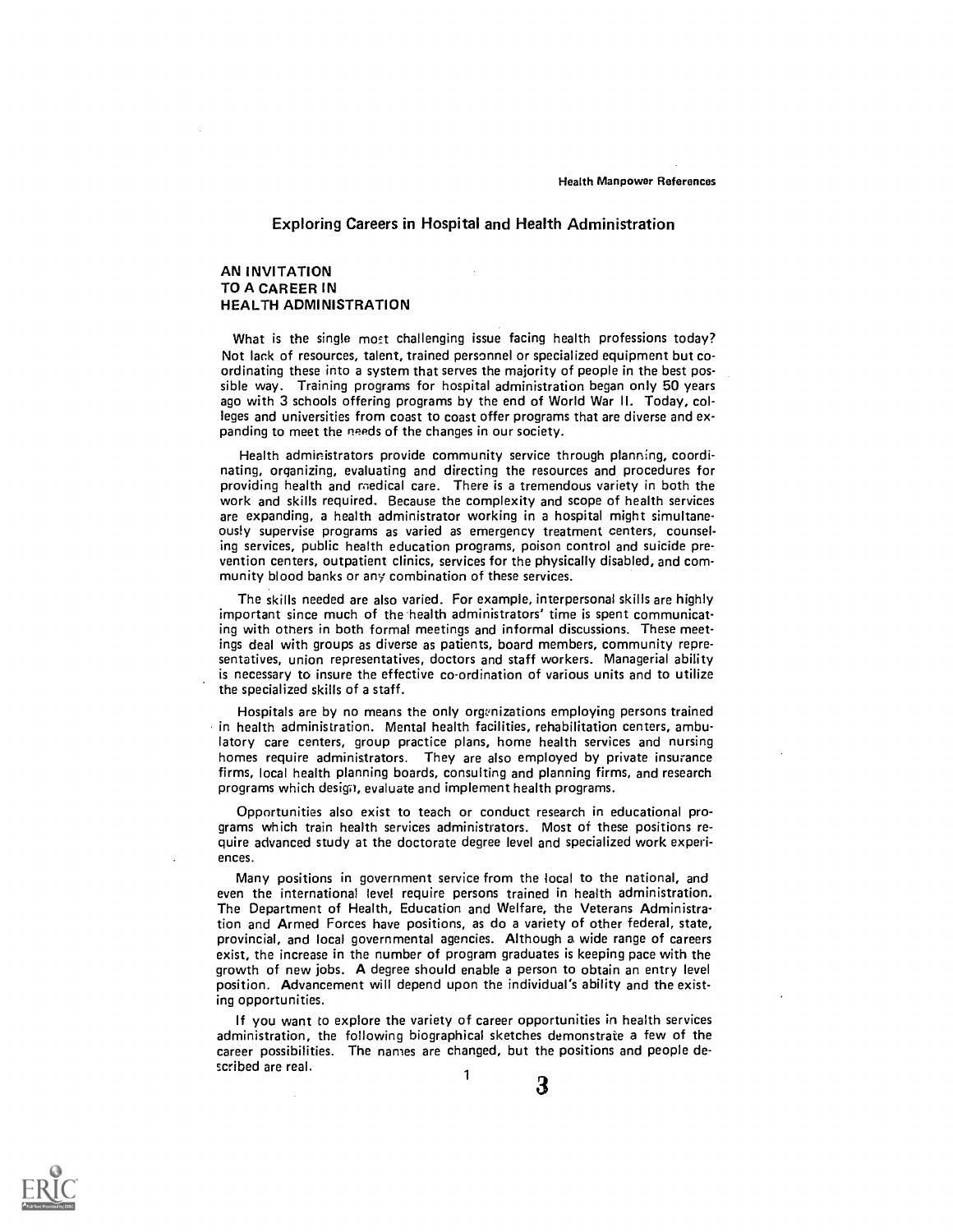## ROSEMARY BAKER

PRESENT POSITION: Executive Assistant at a Pre-paid Group Health Plan

DEGREES: Bachelor of Arts in History and Literature (B.A.) Master of Public Health Service Administration (M.P.H.)

#### AGE: 25

After receiving her undergraduate degree, Rosemary decided to take a job in the "real world" before deciding about career plans or graduate school. She obtained a position in the computer science lab of a large, teaching hospital and this experience sparked her interest in a career in health organization. After two years, Rosemary decided to enter a graduate program.

With the completion of the master's program, she joined the newly created<br>research department of a large consumer sponsored pre-paid group health plan, where it soon became evident that their research efforts were hindered by a lack of systematic and accurate data. With the approval of the plan's administrators, she developed a standard form for data collection, and was given the responsi- bility for its implementation and administration.

Rosemary's position hes expanded to include the planning and implementation of a personal physician program and an interim medical care data system. Her position with the plan is loosely defined and enables her to see a project through from start to finish, which she finds rewarding.

#### MIKE SMITH

PRESENT POSITION: Associate Director of the Nursing Home Division of an Upstate New York County Health Department and Administrator of One of the County's Homes.

DEGREES: Associate of Arts in Liberal Arts and Humanities (A.A.) Bachelor of Science in Health Service Administration (B.S.)

AGE: 26

Mike's first exposure to the health care field came through a part-time job in high school. The job was in a local hospital and the contacts with administrators that he made there isad him to enter an undergraduate health care program.

After completing field work and receiving his degree, Mike served briefly as an assistant administrator at a nursing home. He was then offered his current dual position and has been there for two and a half years. He is associate director for a medium-size skilled nursing facility and a smaller health related facility. His duties include the supervision of all personnel, through department super-<br>visors; the compliance with governmental regulations; and responsibility for business management activities. Mike plans to remain in the field of nursing home administration and eventually enter a graduate program in health administration.

# JOSE GONZALES

PRESENT POSITION: Assistant Hospital Administrator

- DEGREES: Bachelor of Science in Social Sciences and Public Administration (B.S.)
	- Master of Health/Hospital Administration (M.H.A.)

AGE: 31

 $4<sup>2</sup>$ 

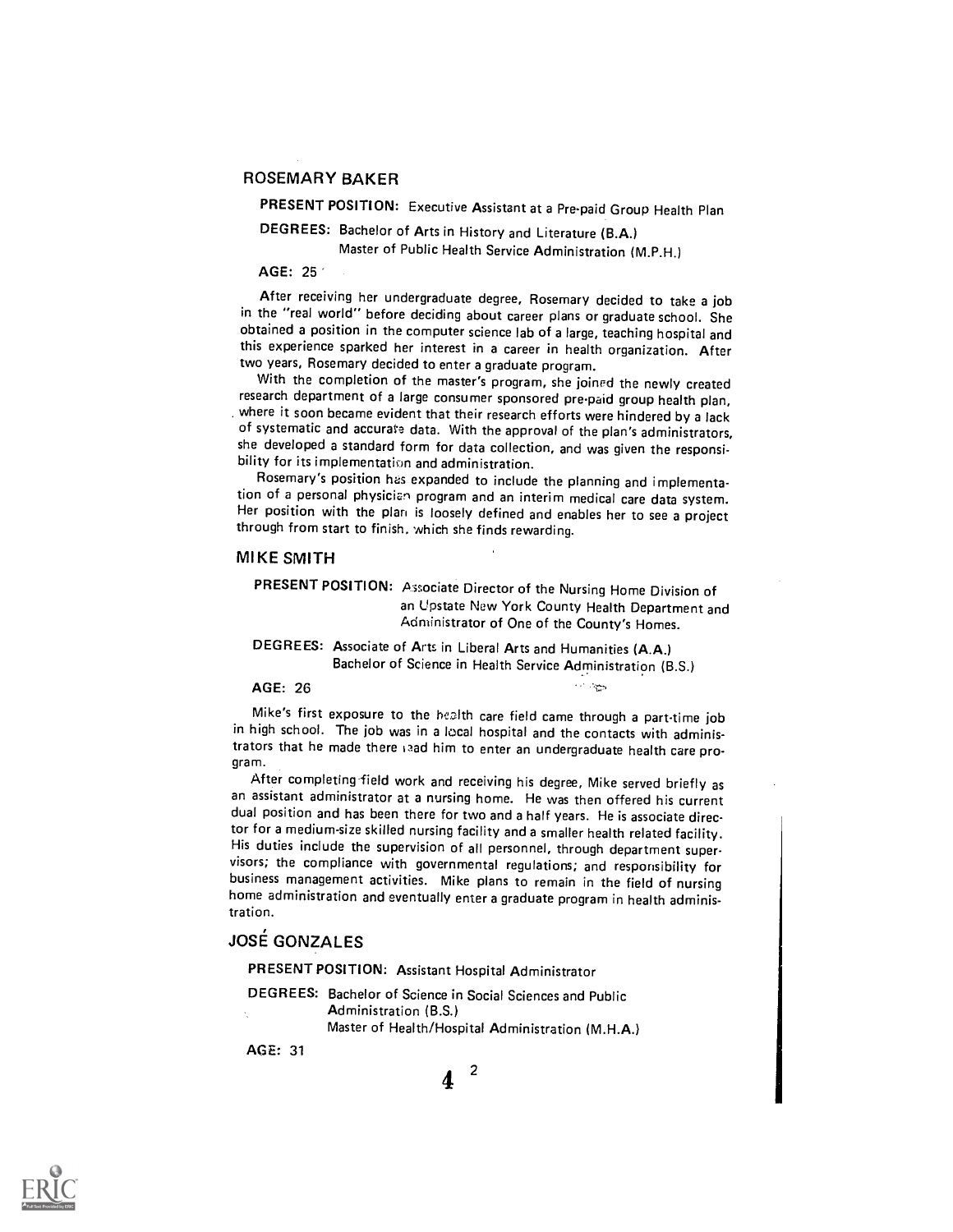José entered the health field as a lab technician in the army. He pursued this vocation in civilian life until entering college. During his undergraduate years he became involved in the planning and development of a clinic to serve the health needs of the local Chicano community. When the clinic opened he served several years as an assistant administrator. This experience stimulated him to work for an advanced degree in the hospital and health care field.

After receiving his master's degree, José became an assistant administrator of a hospital in a pre-paid health plan. His responsibilities include the direct line supervision of the various hospital departments, providing administrative liaison with several medical staff committees, and coordinating a number of "in house" projects.

#### CHERYL PARKER

PRESENT POSITION: Assistant Administrator

DEGREES: Bachelor of Arts in Political Science (B.A.) Master of Public Health in Hospital Administration (M.P.H.)

AGE: 26

ego.<br>Ma

As an undergraduate, Cheryl Parker .spent her summer vacations working in a hospital, which led to a career in hospital administration.

While in graduate school, Cheryl taught hospital financial management to medical information science students. A research project on the planning and development of hospital-based skilled nursing facilities brought her into close contact with the nursing and patient care components of the hospital.

Upon graduation, she accepted the newly established position of Administrative Coordinator of Nursing at the hospital where she had served her residence. Cheryl's responsibilities included personnel management in the nursing department; the staffing and scheduling systems in nursing; and the development and control of the budgets for the nursing units. Cheryl also worked jointly with the clinical staff in the planning of new programs such as a six bed burn center.

After two years, Cheryl was promoted to assistant administrator of the hospital. She is now responsible for the areas of ambulatory care, emergency services, home health care, pharmacy, cardiology, pulmonary medicine, and respiratory therapy.



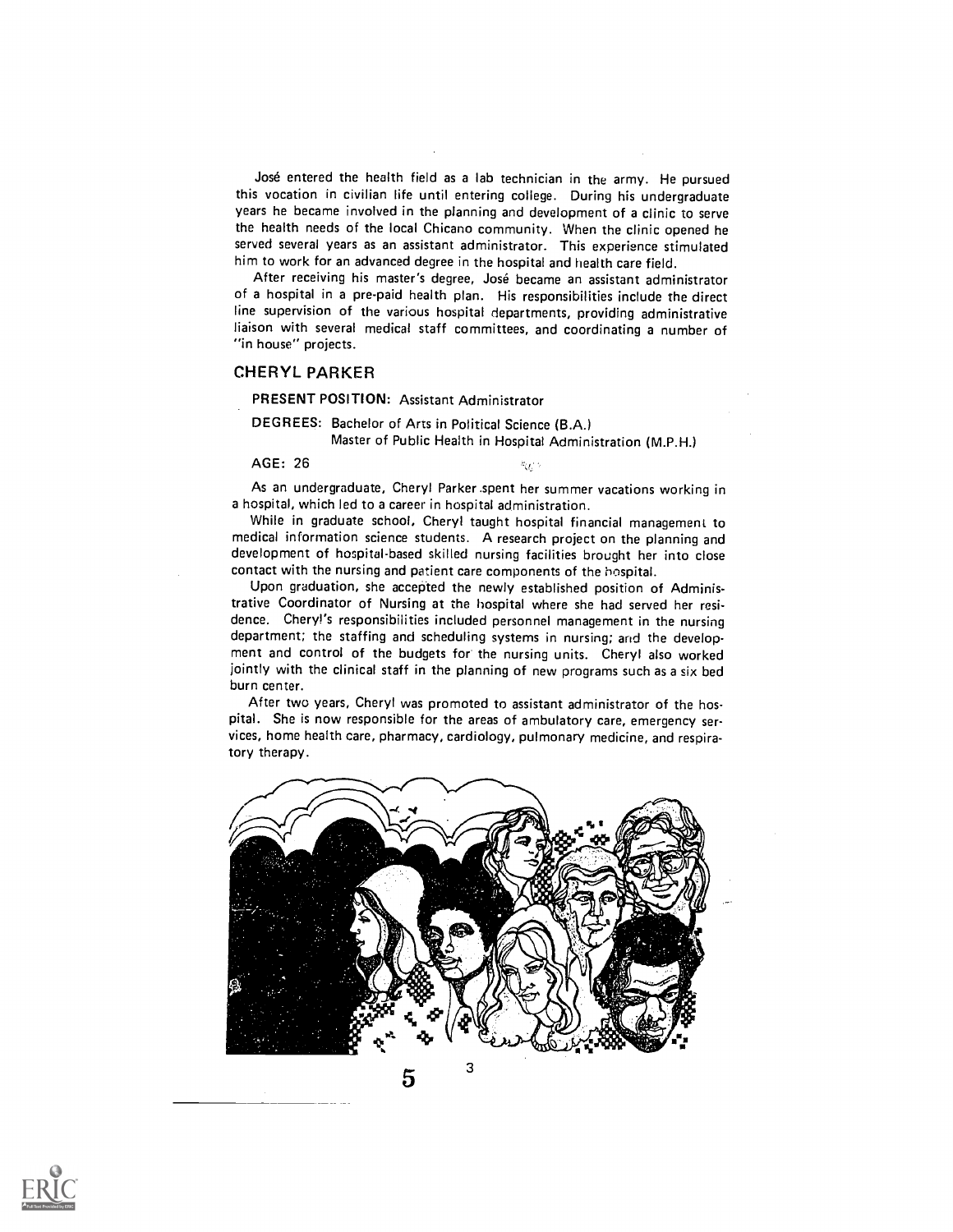## RON SCHMIDT

PRESENT POSITION: Superintendent of a Psychiatric Hospital

## DEGREES: Bachelor of Science in Business Administration (B.S.) Master of Health/Hospital Administration (M.H.A.)

#### AGE: 31

When Ron graduated with his B.S., the State Department of Mental Hygiene offered him a three year training program in mental health administration. The program included a one year internship within the department followed by a two year graduate program leading to a master's degree.

While in the graduate program, Ron was paid by the Department of Mental Hygiene, and was obligated to remain with the Department for at least two years after receiving his degree. He met this obligation at one of the Department's hospitals, with responsibility for the business office and other major administrative functions.

After two years, Ron accepted the superintendency of a large state hospital in one of the New England States. He became the first non-psychiatrist to head the institution. Some accomplishments during Ron's period as superintendent include a major administrative re-organization of the hospital; reduction \_of the number of patients; and the development of an after-care program, in conjunction with community mental health centers, to serve discharged patients. In addition to his regular responsibilities, Ron teaches management and personnel administration at a local university and also serves as a preceptor for administrative residents from a graduate program in mental health administration.

#### MICHAEL HUME

## PRESENT POSITION: Executive Assistant to the Deputy Commissioner of Health

DEGREES: Bachelor of Arts in Economics (B.A.) Master of Business Administration in Hospital Administration (M.B.A.)

### AGE: 24

Michael Hume works in the health department of one of the nation's largest cities. His position offers an opportunity to become involved with every phase of the city's health programs. He assists in the coordination of monitoring and evaluation activities of the city's health agencies and then summarizes and advises the Commissioner in regard to these programs.

Mike believes that the position he holds will provide the wide range of experience and contacts necessary for success in the field. He plans to round out his experiences by becoming involved with the operational aspects of hospital administration.

### STEVE JANSEN

PRESENT POSITION: Associate Director of a Regional Health Planning Council

DEGREES: Bachelor of Science in Business Administration (B.S.) Master of Science in Health/Hospital Administration (M.S.)

AGE: 25

While working his way through college, Steve served as an ambulance driver

4

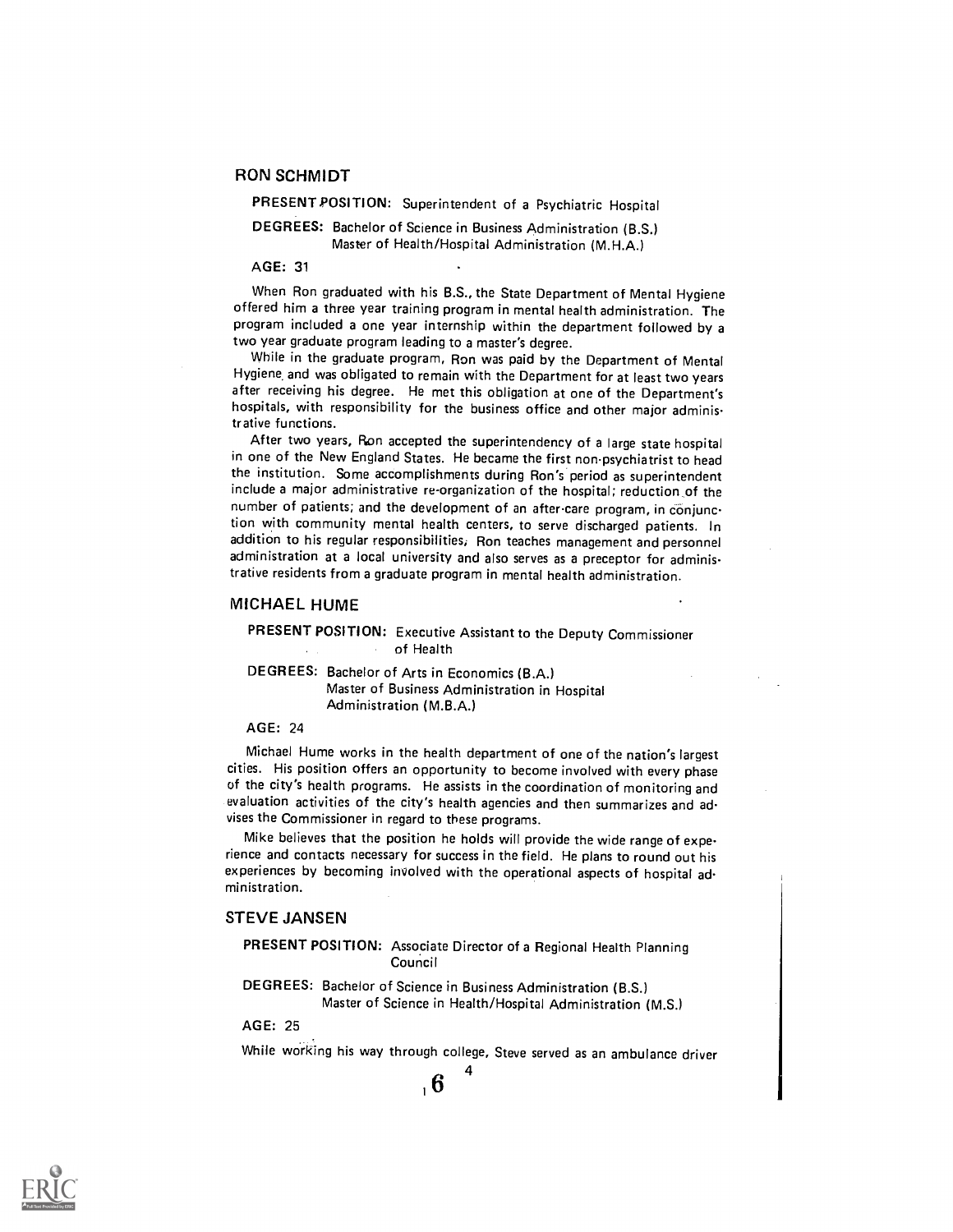and emergency room attendant. As a result of this experience, he applied to a graduate program emphasizing emergency medical care and planning.

Shortly after entering the master's program, he heard about a nearby community where ambulance service had been abandoned. Steve developed a whole new emergency medical service system for this community. He helped obtain a grant to purchase new ambulances and developed and taught a course for emergency technicians. His efforts earned a great deal of publicity and were very much appreciated by the people of the community.

Steve's first position after graduation was as the associate director of a regional health planning council. During this period, he worked in the area of hospital facilities, shared services, and emergency services planning. Two years later, Steve moved to another state to become the associate director of a city health planning council. He sees his new position as a particularly good opportunity to assist hospitals in the development of shared services. He has also become involved in establishing a metropolitan hospital council.

## EARNINGS AND WORKING CONDITIONS

Earnings will vary considerably depending upon the administrator's experience and training, the size and location of the health facility and the level of the position. Graduates of master's-level programs with little or no experience can expect starting salaries in the range of S12,000 to S17,000 annually. Individuals with experience in the health field and other professional training can expect to start higher.

Health administrators normally work standard office hours. Often their responsibilities require them to attend evening meetings so working sixty (60) hours per week is not unusual.

In the event of a disaster, an administrator may be required to coordinate services for emergency conditions, demanding unusual time and responsibility. Periodically health facilities must be inspected for accreditation or special attention must be given to budget preparation. Also, as part of the job, most health\_ service administrators attend several conferences and educational seminars each year where current problems in the health field are discussed.

### PERSONAL REQUIREMENTS

Health administrators have the opportunity to play a leading role in the planning, organization and delivery of health care. The most important requirement is a commitment to public service. The administrator must be willing to assume responsibility and provide leadership. Dealing with the complex problems faced in everyday work requires a creative and analytical mind and the ability to implement solutions. Good communications skills-both oral and written-are a necessity. Students with bilingual ability are valuable since many occupational and work settings are in multicultural environments.

As a key member of a health team responsible to the community, the health administrator must possess a high degree of integrity and accountability. The successful administrator inspires and holds the confidence of co-workers. This requires patience, the ability to listen, to analyze and make decisions. In decision-making, the attitudes and needs of staff, patients and public must be considered.

As a community leader, s/he must be willing to work long and sometimes irregular hours and be available to serve in emergencies. This requires stamina



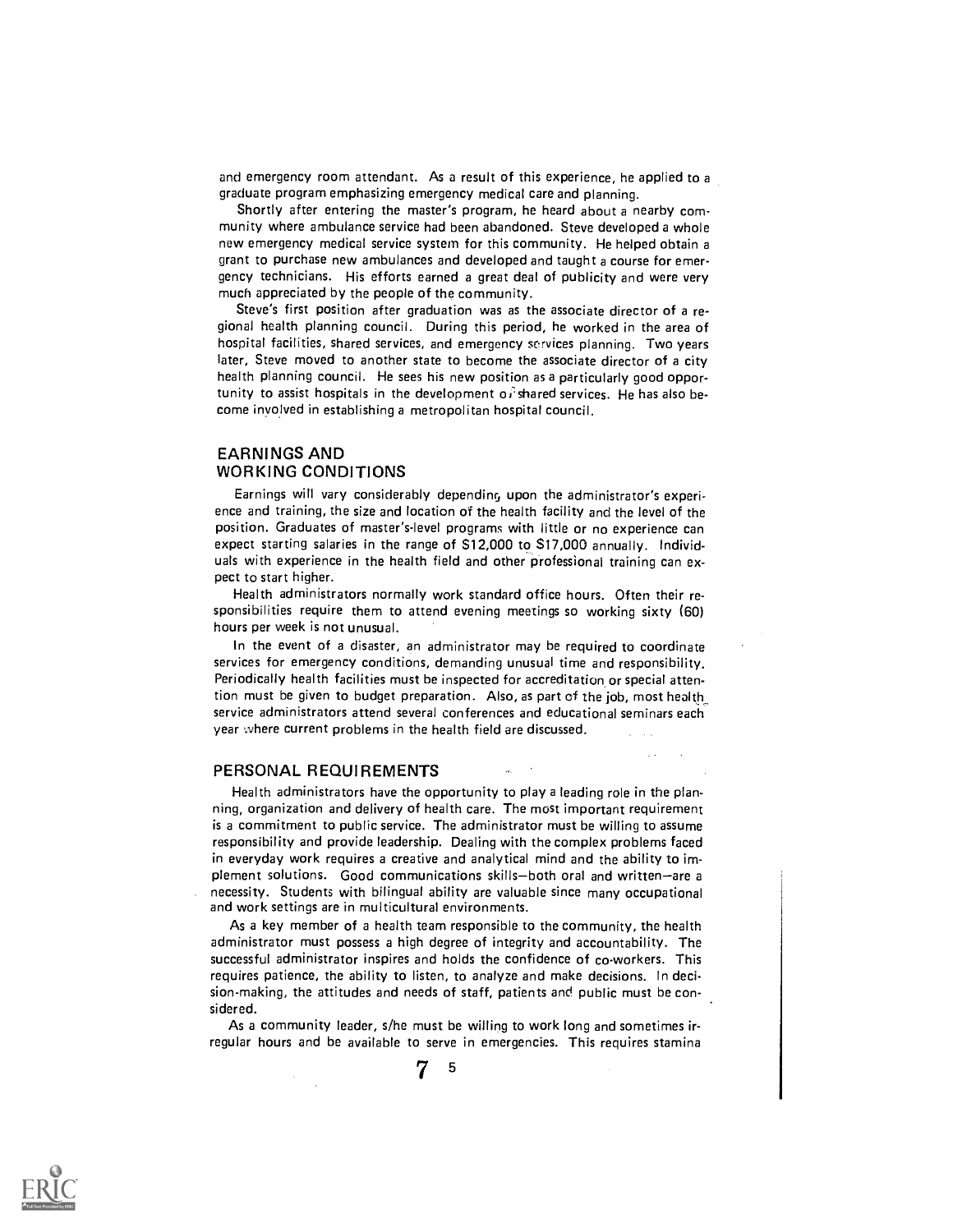and flexibility. Since the nature of the work is basically mental, some physical handicaps do not prevent entry into this occupation. If this sounds like a big order, it's because health administration is a demanding profession.

## PREPARING FOR A CAREER IN HEALTH ADMINISTRATION

The following are five ways of preparing for this career:

1) Enroll in a university with an undergraduate program in hospital and health administration. Universities offer an opportunity to take electives while taking the required health administration courses. Such programs allow students to enroll in a variety of courses, which enhance their preparation.

2) Enroll in a university with a strong academic program in the student's area of interest. An undergraduate degree in any of a number of fields may qualify the student for admission to a graduate program in hospital or health administration. Undergraduate emphasis in liberal arts, business, and the social and physical sciences are all good preparation for advance study in health administration.

3) Enroll in a community junior college. These schools can provide two Vears of preparation toward a bachelor's degree in the students' area of interest. This two year program also allows students to fulfill the requirements in terms of the more basic courses needed for any area of specialization. This community setting permits students to participate in volunteer activities or to possibly work as an aide in the field in which they hope to specialize.

4) Enroll in a graduate program in hospital and health administration. Graduate Programs in health administration consist of one or two years of full-time study. Many also include a period of administrative residency, under the supervision of a practicing administrator, in a hospital or other health service organization. Students planning on pursuing a doctoral degree should expect to spend at least four years in completing graduate study.

5) Work in a hospital or other health service organization and take extension courses or attend a program as time permits. Such work experience is good preparation for graduate study. Students might perform some junior administrative function, or work in the office, lab, or pharmacy for example, depending on their particular interest and academic background. Working in a specific occupation can assist students in better identifying potential majors and alternative careers to pursue. For example, health careers such as: audiologist, biomedical engineer, dental assistant, dentist, dietician, financial manager, laboratory technologist, medical illustrator, medical record librarian, social worker, nurse, nursing assistant, occupational therapist, optometrist, pharmacist, physiotherapist, physician, psychologist, rehabilitation counselor, or speech therapist may be of interest and more closely meet students' aptitudes or abilities, should they decide not to pursue a career in health administration.

Participation in an academic program is necessary to help develop the wide range of skills needed for a career in health administration. Both undergraduate and graduate programs teach prospective administrators skills needed to perform effectively as professionals. A bachelor's degree is the minimum requirement to compete for positions at the middle management level. A master's degree from an accredited graduate program wiH open opportunities for entry into upper-level management positions. For most college-level teaching or research positions a doctorate is required. In many instances, persons entering the field usually begin in middle management positions and are selected for upper-level management once they have gained some experience and demonstrated their abilities in this career.  $6_{\sim}$   $\sim$ 

8



àЭ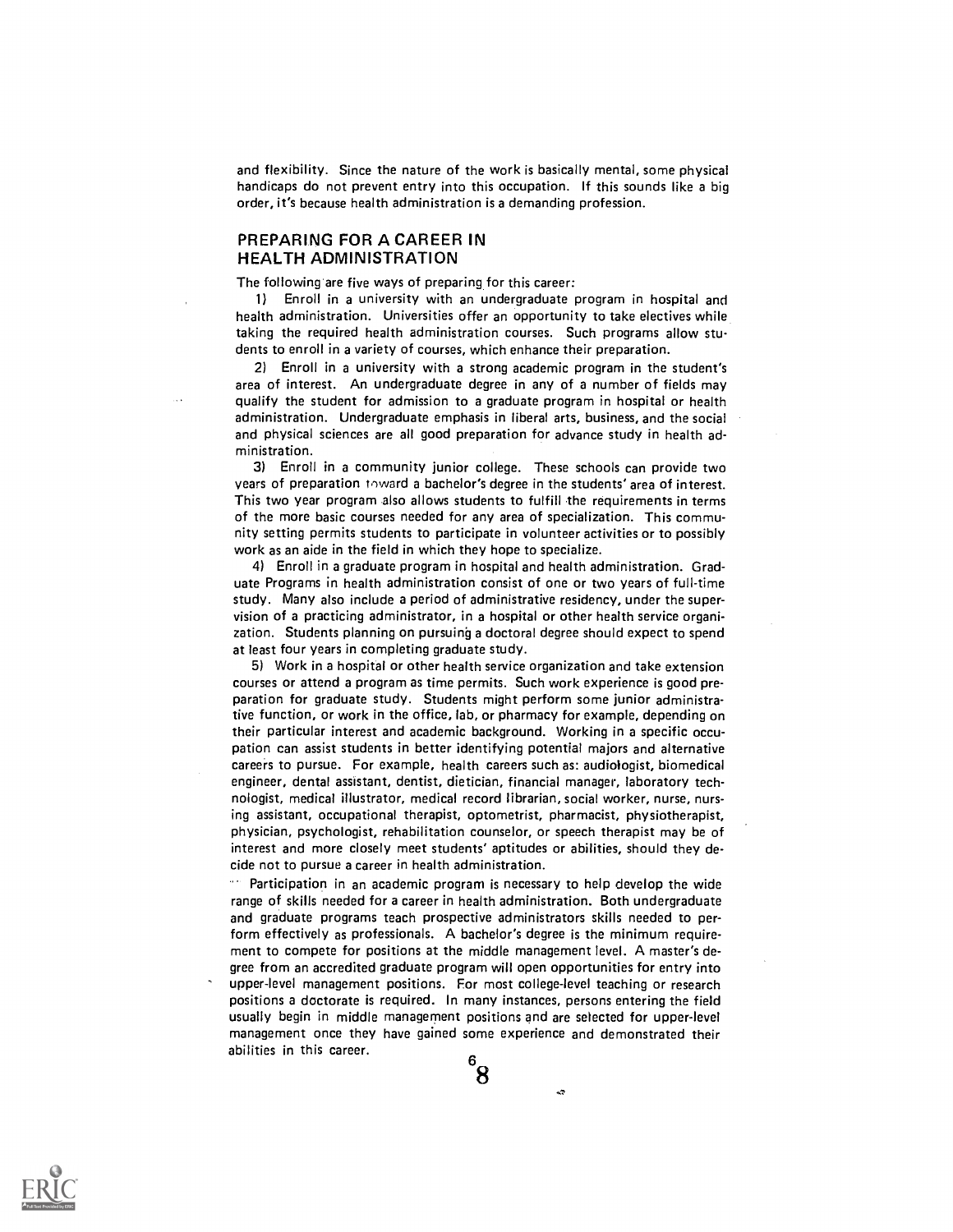$\mathbb{R}^d$ . The Association of University Programs in Health Administration (AUPHA) consists of universities in the United States and Canada that offer degrees in hospital and health administration. (For a list of these, see pages 7-10) Inquiries about admissions requirements and curriculum offerings should be sent to the admissions counselor or program directors of the universities in which students are interested.

Graduate programs may be accredited by the Accrediting Commission on Graduate Education for Hospital Administration. The Commission's purposes are to establish criteria for graduate education in hospital and health administration; to determine if individual university programs are in compliance with the criteria set forth by the Commission; and to provide the public and the educational and professional communities with the findings of the Commission.

For a free updated list of accredited programs write to:

Accrediting Commission on Graduate Education

for Hospital Administration One Dupont Circle, Suite 420 Washington, D.C. 20036

## HOSPITAL AND HEALTH ADMINISTRATION PROGRAMS

#### GRADUATE PROGRAMS

- 'Graduate Program in Hospital and Health Administration; School of Community and Allied Health Resources; University of Alabama in Birmingham; University Station; Birmingham, Alabama 35294 ,
- Division of Health Services Administration; 13-103 Clinical Sciences Building; University of Alberta; Edmonton, Alberta, Canada T6G 2G3
- Center for Health Services Administration; College of Business Administration; Arizona State University; Tempe, Arizona 85281
- 'U.S. Army-Baylor University Program in Health Care Administration; Academy of Health Sciences, U.S. Army; Fort Sam Houston, Texas 78234
- Health Care Management Program; School of Management; Boston University; 685 Com monwealth Avenue; Boston, Massachusetts 02215
- 'Graduate Curriculum in Hospital Administration; School of Public Health; University of California. Berkeley; 404 Earl Warren Hall; Berkeley, California 94720
- 'Program in Health Services Management; School of Public Health; University of California, Los Angete5; Los Angeles, California 90024
- \*Graduate Program in Hospital Administration; Center for Health Administration Studies; Graduate School of Business; University of Chicago; 5720 South Woodlawn Avenue; Chicago, Illinois 60637
- Program in Community Health Organization; College of Community Services; University of Cincinnati; Cincinnati, Ohio 45221
- 'The Department of Health Care Administration; City University of New York; 17 Lexington Avenue, Box 313; New York, New York 10010
- 'Program in Health Administration; Department of Preventive Medicine; School of Medicine; University of Colorado Medical Canter; 4200 East Ninth Avenue; Denver, Colorado 80220
- 'Graduate Program in Health Services Administration; School of Public Health; Columbia University; 600 West 168th Street; New York, New York 10032

 $9$  7

'Sloan Program of Hospital and Health Services Administration; Graduate School of Business and Public Administration; Cornell University; Malott Hall; Ithaca, New York 14853

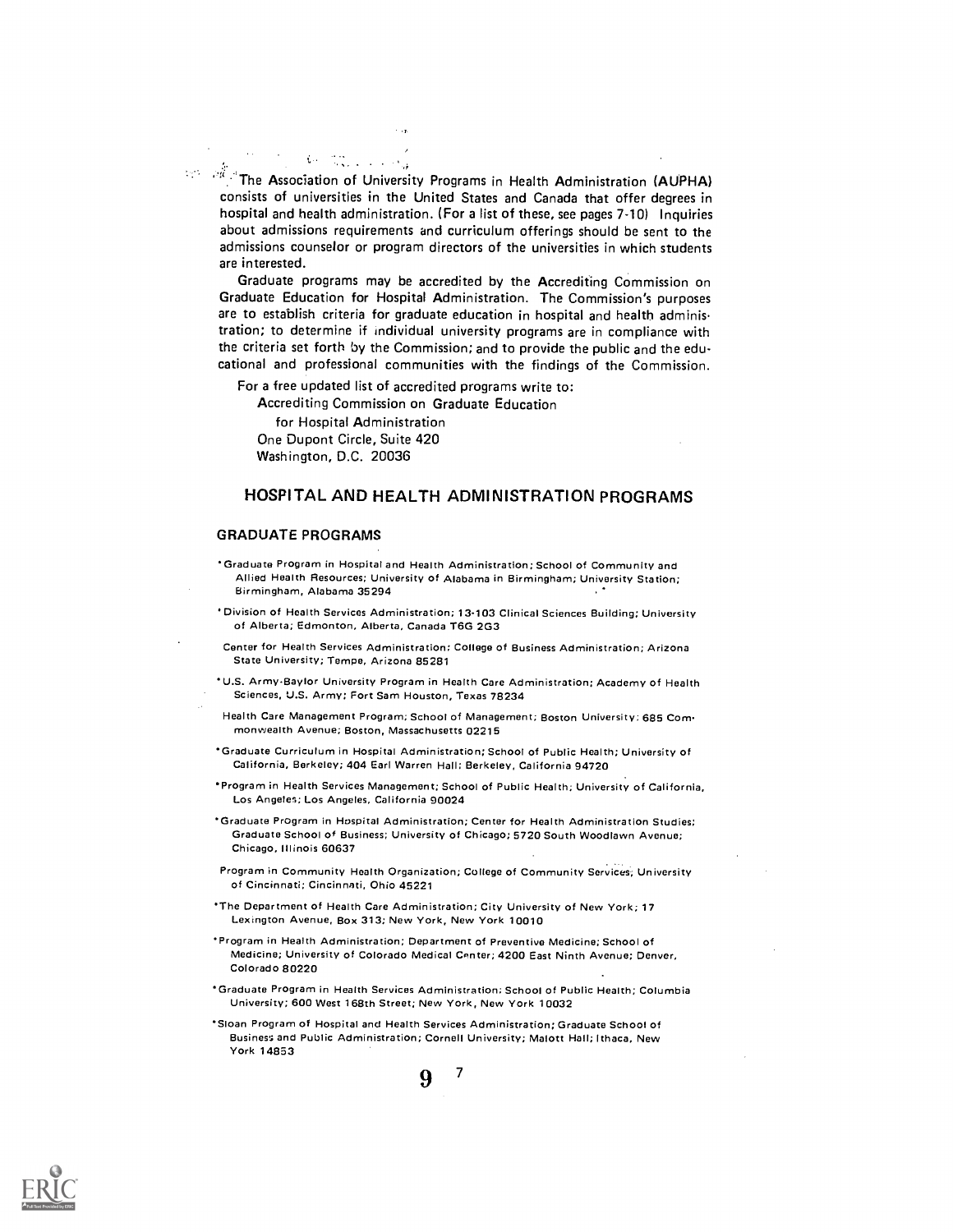- Department of Health Administration; Duke University; Box 3018, Medical Center; Durham, North Carolina 27710
- Graduate Program in Health and Hospital Administration; University of Florida; J. Hillis Miller Health Center, Box 215 MSB; Gainesville, Florida 32601
- Graduate Program in Health Management; Division of Management; Florida International University; Miami, Florida 33199
- Department of Health Care Administration; School of Government and Business Administration; George Washington University; 2018 Eye Street, N.W.; Washington, D.C. 20052
- ' Institute of Hoalth Administration; School of Business Administration; Georgia State University; University Plaza; Atlanta, Georgia 30303
- Program in Administration of Health Services; School of Public Affairs; University of Houston at Clearlake City; 2700 Bay Area Boulevard; Houston, Texas 77058
- Health Services Administration Department; School of Business and Public Administration; Howard University; 2345 Sherman Avenue, N.W.; Washington, D.C. 20059
- Graduate Program in Health Adn,inistration; Department of Preventive Medicine; Medical Center; Indiana University; 1100 West Michigan Street; Indianapolis, Indiana 46202
- ' Graduate Program in Hospital and Health Administration; College of Medicine and Graduate College; University of Iowa; S-517 West lawn; Iowa City, Iowa 52242
- Department of Health Care Organization; School of Public Health; Johns Hopk ins University; 615 North Wolfe Street; Baltimore, Maryland 21205
- Graduate Program in Public Administration-Health Concentration; Departments of Political Science and Human Ecology; University of Kansas; Lawrence, Kansas 66045
- 'Program and Bureau of Hospital Administration; School of Public Health # 2; University of Michigan; 1420 Washington Heights Street; Ann Arbor, Michigan 48104
- ' Program in Hospital and Health Care Administration; School of Public Health; University of Minnesota; 1260 Mayo Memorial Building, Box 97; Minneapolis, Minnesota 55455
- Department of Health Care Administration; School of Pharmacy; The University of Mississippi; University, Mississippi 38677
- ' Graduate Studies in Health Services Management; School of Medicine; University of Missouri; M505 Medical Center; Columbia, Missouri 65202
- Department d'Administration de la Sante; Faculté de Médecine; Universite de Montreal 2375 Côte Ste-Catherine; Montréal 250, Québec, Canada
- Center for Studies in Aging; School of Community Services; North Texas State University;<br>Denton, Texas 76203
- Program in Hospital and Health Services Administration; Graduate School of Management; Northwestern University; 2001 Sheridan Road; Evanston, Illinois 60201
- ' Graduate Program in Hospital and Health Services Administration; School of Allied Medical Professions; Ohio State University; 1583 Perry Street, Suite 543; Columbus, Ohio 43210
- ' School of Health Administration: University of Ottawa; 545 King Edward Avenue; Ottawa, Ontario, Canada K1N 6N5
- ' Graduate Program in Health Care Administration; University of Pennsylvania; The Colonial Penn Center; 3641 Locust Walk; Philadelphia, Pennsylvania 19174
- Graduate Program in Community Systems Planning & Development Program; Pennsylvania State University; University Park, Pennsylvania 16802
- ' Department of Health Services Administration; Graduate School of Public Health; University of Pittsburgh; 231-A Parran Hall: Pittsburgh, Pennsylvania 15261

8

School of Public Health; Medical Sciences Campus; University of Puerto Rico; G.P.O. Box 5067; San Juan, Puerto Rico 00936

1 0

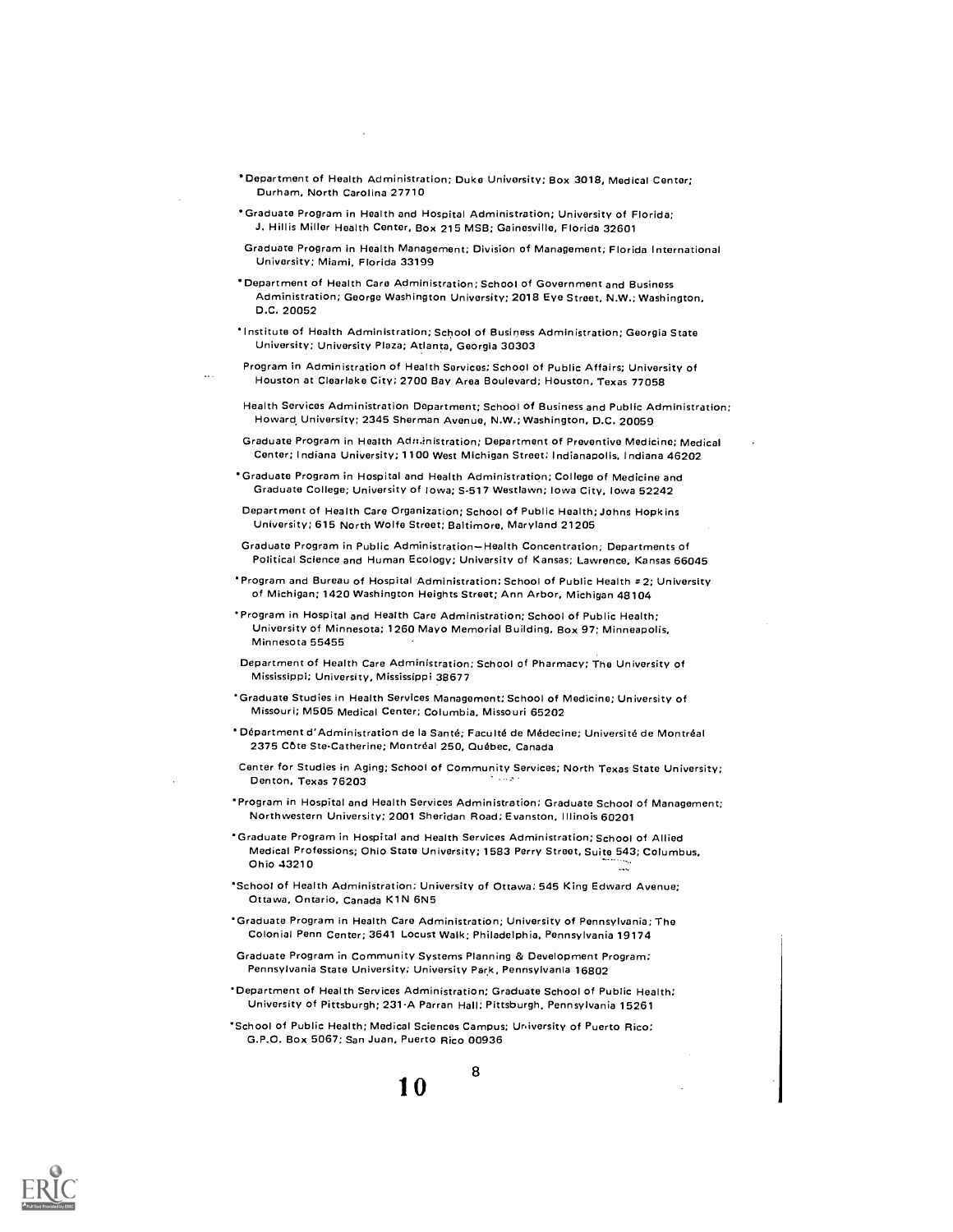- Department of Hospital and Health Cara Administration; Saint Louis University; 1438 South Grand Boulevard; Saint Louis, Missouri 63104
- Graduate Studios in Health Services Administration; School of Allied Health Professions; Health Sciences Center; State University of New York at Stony Brook; Stony Brook, New York 11794
- Department of Health Administration; School of Business Administration; Temple University; Philadelphia, Pennsylvania 19122
- Department of Health Administration; Community Health Division; Faculty of Medicine; University of Toronto; Fitzgerald Building; Toronto, Ontario, Canada M55 1A1
- Department of Health Care Administration; Trinity University; 715 Stadium Drive; San Antonio, Texas 78284
- Graduate Program in Health Systems and Hospital Administration; Department of Health Systems Management; School of Public Health and Tropical Medicine; Tulane University; 1430 Tulane Avenue; New Orleans, Louisiana 70112
- Department of Hospital and Health Administration; School of Allied Health Professions; Medical College of Virginia; Virginia Commonwealth University; MCV Station, Box 203; Richmond, Virginia 23298
- Graduate Program in Health Services Administration; Wagner College; 631 Howard Avenue; Staten Island, New York 10301
- 'Graduate Program in Health Care Administration; School of Medicine; Washington University; 724 South Euclid Avenue; Saint Louis, Missouri 63110
- ;/Oraduate Program in Health Services Administration and Planning; Department of Health Services; School of Public Health and Community Medicine; University of Washington-SC-37; Seattle, Washington 98195
	- 'Program in Health Services Administration; Center for Health Sciences; University of Wisconsin; 1225 Observatory Drive; Madison, Wisconsin 53706
	- Program in Health Services Fiscal Management; Graduate School of Business; University of Wisconsin; 1155 Observatory Drive; Madison, Wisconsin 53706
	- Graduate Program in Hospital and Health Administration; Xavier University; 1405 Dana Avenue; Cincinnati, Ohio 45207
	- Program in Hospital Administration; Department of Epidemiology and Public Health; School of Medicine; Yale University; 60 College Street; New Haven, Connecticut 06510

Accredited by the Accrediting Commission on Graduate Education for Hospital Administration. 12/75 g

 $\ddot{z}$ 

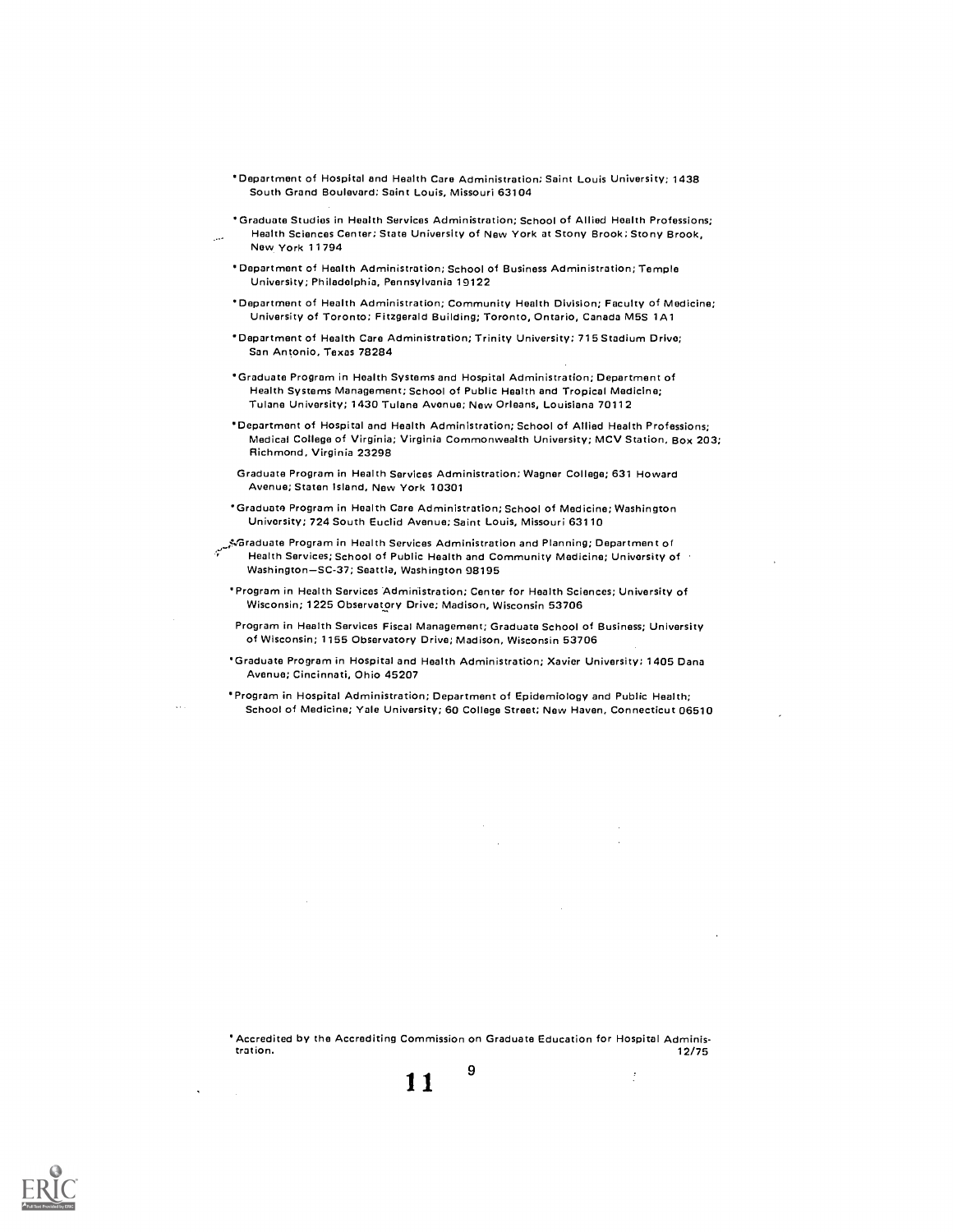### UNDERGRADUATE PROGRAMS

- Program In Health Services Administration; College of Community Services; University of Cincinnati; Cincinnati, Ohio 45221
- Program in Hospi\*al Administration; Concordia College; Moorhead, Minnesota 56560
- Program in Health Services Management; School of Allied Health; Ferris State College; Big Rapids, Michigan 49307
- Administration of Health Services Program; School of Allied Health Professions; Ithaca College; Ithaca, New York 14B50
- Health Care Administration and Planning Division; Meharry Medical College; 1005 Eighteenth Avenue, North; Post Office Box 18; Nashville, Tennessee 37208
- Naval School of Health Care Administration; National Naval Medical Center; Bethesda, Maryland 20014
- Health Care Management Program; Business Division; Northwood Institute; Midland, Michigan 48640
- Health Planning and Administration Program; Pennsylvania State University; University Park, Pennsylvania 16B02
- Health Services Administration Program; Providence College; Providence, Rhode Island 02918
- Health Services Administration Program; School of Allied Health and Natural Sciences and the School of Business; Quinnipiac College; Mount Carmel Avenue; Hamden, Connecticut 06518
- Health Services Management Program; Sangamon State University; Springfield, Illinois 62708
- Program in Health Care Administration; College of Health Related Professions; wichita State University; Wichita, Kansas 67208

### FINANCIAL AID

Educational expenses are comparable to those of a master's degree program in other academic subjects. There usually are a limited number of traineeships and other scholarships or financial aids available through the institution offering the program.

For information about the financial aid available ,at a specific university, write directly to the program director and the financial aid officerat the college or university, as both may have useful information.

## WORK-STUDY PROGRAM

A summer work-study program for the purpose of acquainting interested undergraduates with the field of health administration is sponsored jointly by the Association of University Programs in Health Administration and the National Aisociation of Health Services Executives. In this program, talented sophomore and junior minority-group students spend a summer working and studying in a hospital or other health care organization. During 1975 over 200 minority group students in 21 cities across the country participated in the workstudy program. Inquiries regarding application materials should be directed to:

> The Office of Education Opportunity (AUPHA) 1755 Massachusetts Avenue, N.W. Washington, D.C. 20036



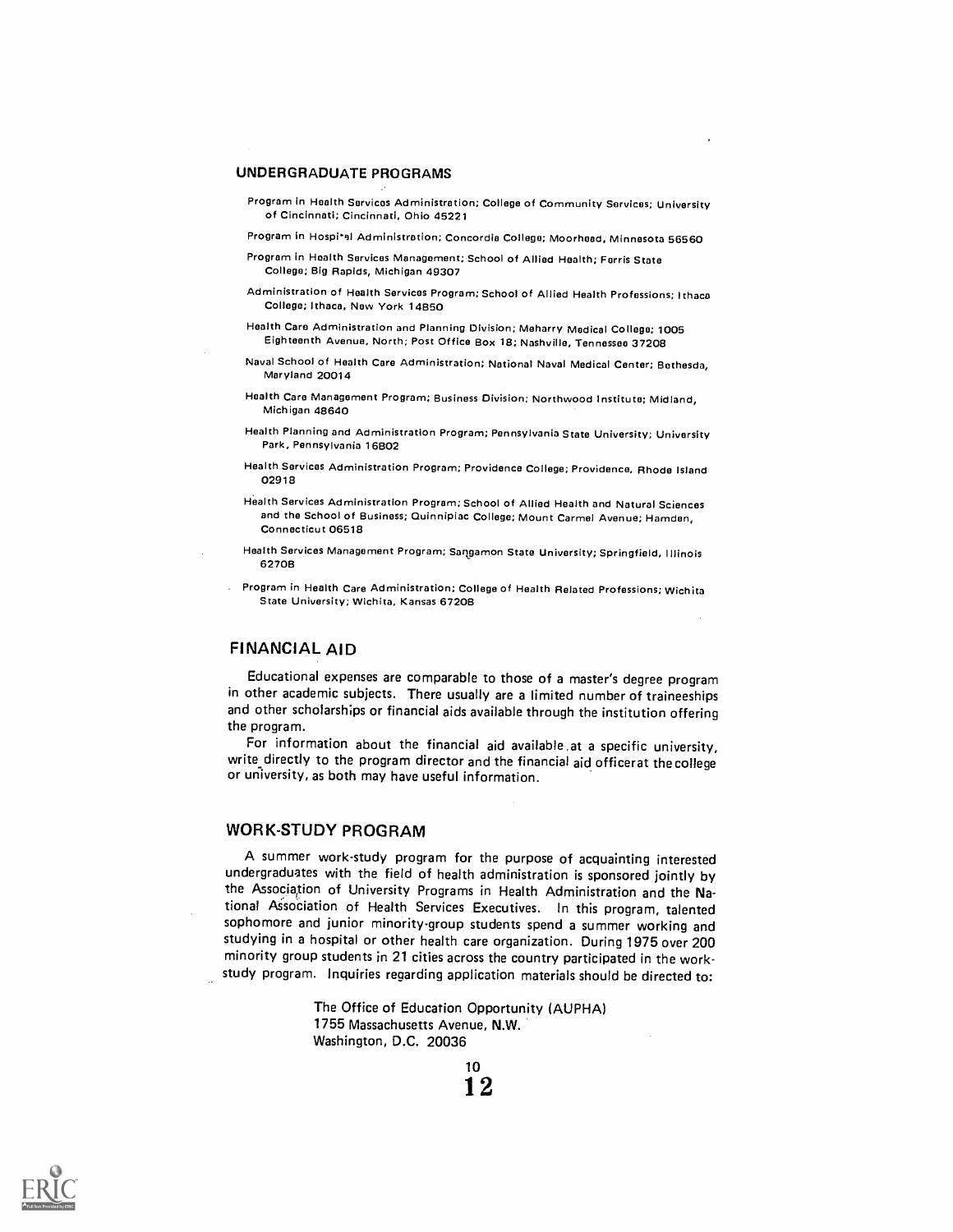

## **OUTLOOK**

Just as you find it difficult to predict your future employment setting, it is difficult to predict the demand for hospital and health administrators. Health administration is a field in which the possibilities of great personal satisfaction and an increased public awareness of health care delivery problems attract many competent people. Although the health care sector is expanding, the increased number of graduates makes competition for the best positions very keen.

Health administration is a developing profession and it needs bright, hardworking men and women. If interested in the profession, talk to health administrators at local hospitals, planning agencies, nursing homes, mental health centers, or other health related organizations. Ask them to discuss their profession, talk about its variety, its problems, and its rewards, or even spend a day on the job.

## SOME TYPICAL CAREER TITLES

Listed below are a sample of position titles held by some of the graduates of health administration programs. While some of these titles may describe the same or similar positions, they were randomly selected to give an idea of the variety of positions held by program graduates in the United States and Canada.

 $\overline{\mathbf{1}}$  3

## HOSPITALS & MEDICAL CENTERS

Administrator of a Community Hospital Director of Business & Finance at a University Hospital Director of Financial Planning at a Medical Center Director of Nursing Services at a Hospital Fiscal Officer at a U.S. Navy Hospital Hospital Analyst at a Veterans Administration Hospital Vice President of a General Hospital

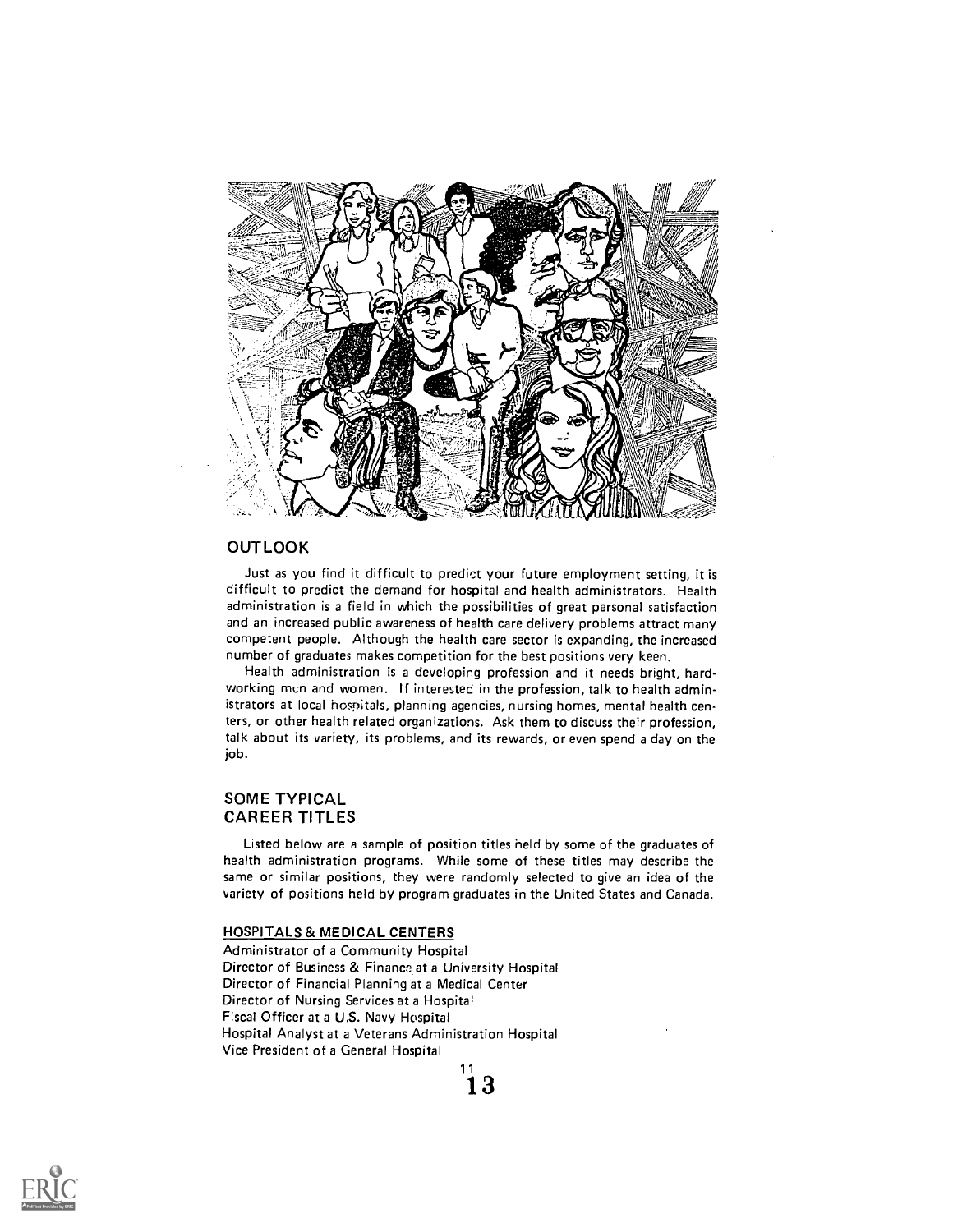#### HEALTH MAINTENANCE ORGANIZATIONS, PRE-PAID GROUP HEALTH PLANS & CLINICS

Clinic Administrator Manager of a Pre-paid Group Health Plan Project Coordinator for a Health Maintenance Organization Feasibility Study Systems and Procedures Analyst for a Pre-paid Group Health Plan

### MENTAL HEALTH AND PSYCHIATRIC FACILITIES

Administrator of a Mental Health Center Administrator of a Psychiatric Hospital Director of Drug Addiction Services at a County Mental Health Department

### FEDERAL, STATE, LOCAL & PROVINCIAL AGENCIES

Regional Program Director at U.S. Department of Health, Education & Welfare Special Project Officer at U.S. Department of Health, Education & Welfare Health Administrator for a County Correctional Facility Health Planning Consultant for a Provincial Health Agency Planning Coordinator for a State Development Office

### ASSOCIATIONS & COMMISSIONS

Executive Director of a Regional Hospital Council Executive Director of a Provincial Hospital Commission Health Services Administrator for a Provincial Hospital Commission Regional Coordinator for a Health Association

## INDUSTRY & BUSINESS

Health Care Consultant for a Consulting Firm President of a Health Planning Firm Vice President of Administration & Planning for a Health Insurance Company

### ACADEMIC INSTITUTIONS

Associate Dean for Administration at a Medical School Assistant Professor at a University School of Nursing Assistant Professor of Community Medicine & Public Health Research Associate at a Health Sciences Center of a University

## SELECTED SOURCES OF CAREER INFORMATION IN HOSPITAL AND HEALTH ADMINISTRATION

To learn more about the field of health administration, as well as the activities of hospital administrators, you should look for the following sources of information in your local libraries (e.g. university, public, hospital and high school) or counseling offices (e.g. university or high school). For the addresses of local state health service organizations, contact the National Health Council, 1740 Broadway, New York, N.Y. 10019.

## CAREER INFORMATION

## Books

Kirk, W. R. Your future in hospital and health services administration. New York, N. Y.: Richard Rosen Press, 1975.

U.S. Department of Labor, Manpower Administration. Health careers *galidebook* (3rd ed.). Washington, D. C.: Government Printing Office, 1972.

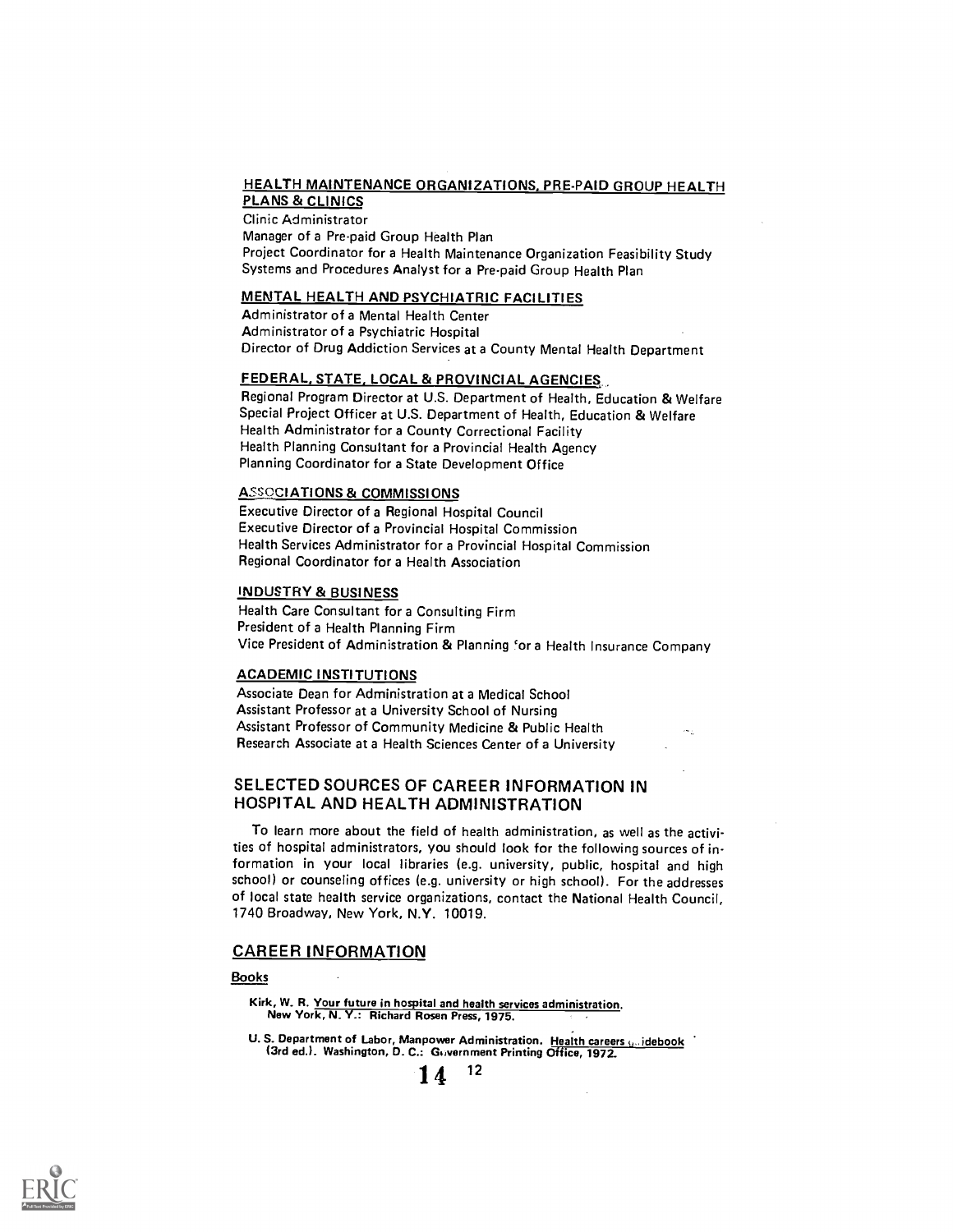### **Pamphlets**

- Hospital. Administrator. Brief #131. Careers, 1211 10th Street, S. W., Largo, Florida, 33540, 1974. \$.45.
- Hospital Administrator. Brief #121. Chronicle Guidance Publications, Moravia, N.Y., 13118, 1972. \$.50.
- Hospital Administrator. Brief #235. Science Research Associates, 259 East Erie Street, Chicago, Illinois, 60611, 1972. \$.55.
- Your Career in Hospital Administration. American College of Hospital Administrators, 840 North Lake Shore Drive, Chicago, Illinois, 60611, 1972. Free.

#### Films

Screenscope, Inc. (Producer). The fixing business. 16mm, color, 14 minutes, Association of University Programs in Health Administration, One Dupont Circle, Washington, D. C., 20036. Rental - \$15. Purchase - \$50.

#### HEALTH CARE

### Books

- Anderson, O. National health insurance: implications for the management of hospitals. Chicago, Illinois: American College of I saspital Administrators, 1974.
- Fuchs, V. R. Who shall live? Health, economics and social choice. New York, N. Y.: Basic Books, Inc., 1974.

Neuhauser, D., & Wilson, F. Health services in the U.S. Cambridge, Massachusetts: Ballinger, 1974.

#### **Periodicals**

- Inquiry. Quarterly, Blue Cross Association, 840 North Lake Shore Drive, Chicago, Illinois.
- Medical Care. 8i-monthly, Lippincott Co., East Washington Square, Philadelphia, Pennsylvania.

Urban Health. Bi-monthly, Urban Publishing Co., 1198 Lynhurst Dr., S. W., Atlanta, Georgia.

#### Further Suggested Readings

- The Annals of the American Academy of Political Sciences, Vol. 399, January 1972, (entire issue devoted to health, especially note article by: Mechanic, D. Human problems and the organization of health care. pp. 1-11.)
- Scientific American, Vol. 229, September 1973, (entire issue devoted to medicine, especially note articles by: Goddard, J. L. The medical business. p. 161; Knowles, J. H. The hospital. p. 128 & Saward, E. W. The organization of medical care. p. 169.)

### HEALTH ADMINISTRATION

#### **Books**

- Abernathy, W. J., et al. (Eds.). The management of health care. Cambridge, Massachusetts: Ballinger, 1975.
- Donabedian, A. The aspects of medical care administration: specifying requirements for health care. Cambridge, Massachusetts: Harvard University Press, 1973.
- Hepner, J. O., & Hepner, D. M. The health strategy game; a challenge for reorganization and management. St. Louis, Missouri: Mosby, 1973.

 $15^{13}$ 

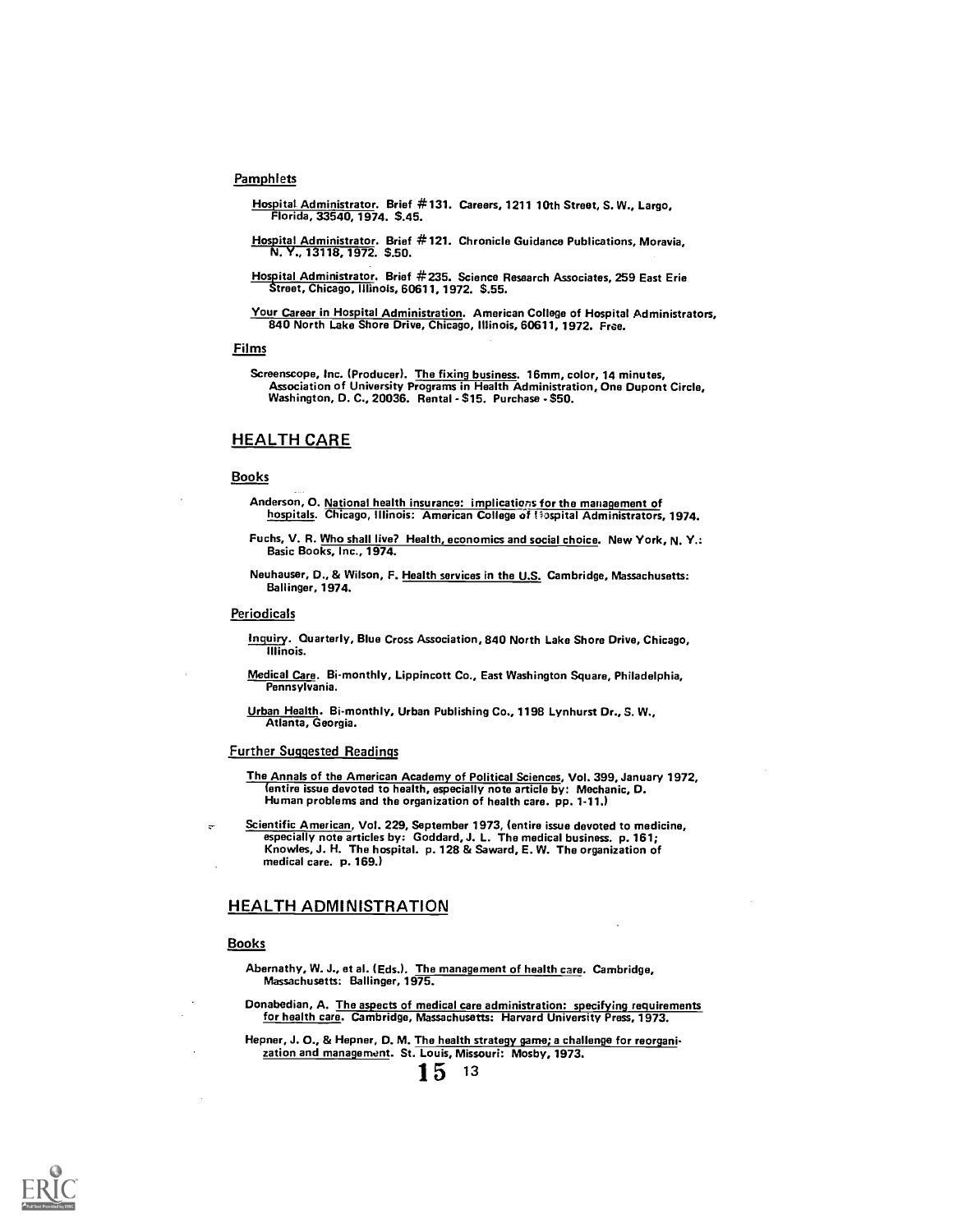- Levey, S., & Loomba, N. P. (Eds.). Health care administration: a managerial perspective. Philadelphia, Pennsylvania: Lippincott, 1973.
- Levey, S., & Loomba, N. P. (Eds.). Health care administration: a selected bibliography. Philadelphia, Pennsylvania: Lippincott, 1973.

#### **Monographs**

AUPHA Task Force on Financial Management. <u>Financial management of health care</u><br>institutions: an outline <u>and annotated bibliography</u>. Association of University<br>Programs in Health Administration, One Dupont Circle, Wash October 1975. \$3.50.

#### Further Suggested Readings

- Austin, C. J. What is health administration? Hospital Administration, Vol. 19, No. 3. pp. 1429.
- Battistella, R. Toward a definition of health services management: a humanistic orientation. International Journal of Health Services, Vol. 4, Fall 1974, p. 701.
- Hospitals, Vol. 47, May 16, 1973, pp. 59-142, (issue contains a collection of articles and case studies on the topic of emergency medical services).

## HEALTH AND WELFARE PLANNING

#### Books

- American Hospital Association. The practice of planning in health care institutions. Chicago, Illinois: American Hospital Association, 1973.
- Demone, H. W., Jr. & Harshbarger, D. A handbook of human service organizations and the planning and administration of human services. New York, N. Y.: Behavioral Publications, 1973.

### HOSPITAL ADMINISTRATION

#### **Books**

Heydrebrand, W. Hospital bureaucracy; a comparative study of organizations. New York, N. Y.: Dunellen, 1973.

Letourneau, C. The hospital administrator. Chicago, Illinois: Starling, 1969.

#### **Periodicals**

- The Canadian Hospital. Monthly, Canadian Hospital Association, 25 Imperial Street, Totonto, Ontario, Canada.
- Hospital Administration. Quarterly, American College of Hospital Administrators, 840 North Lake Shore Drive, Chicago, Illinois.
- Hospital Administration in Canada. Monthly, Southam Publications, Ltd., 1450<br>Don Mills Road, Don Mills, Ontario, Canada.
- Hospital Financial Management. Monthly, Hospital Financial Management Association, 840 North Lake Shore Drive, Chicago, Illinois.
- Hospitals. Semi-monthly, American Hospital Association, 840 North Lake Shore Drive, Chicago, Illinois.
- Modern Health Care: Short Term (formerly called Modern Hospital). Monthly, Modern Hospital Publishing Co., 230 West Monroe Street, Chicago, Illinois.

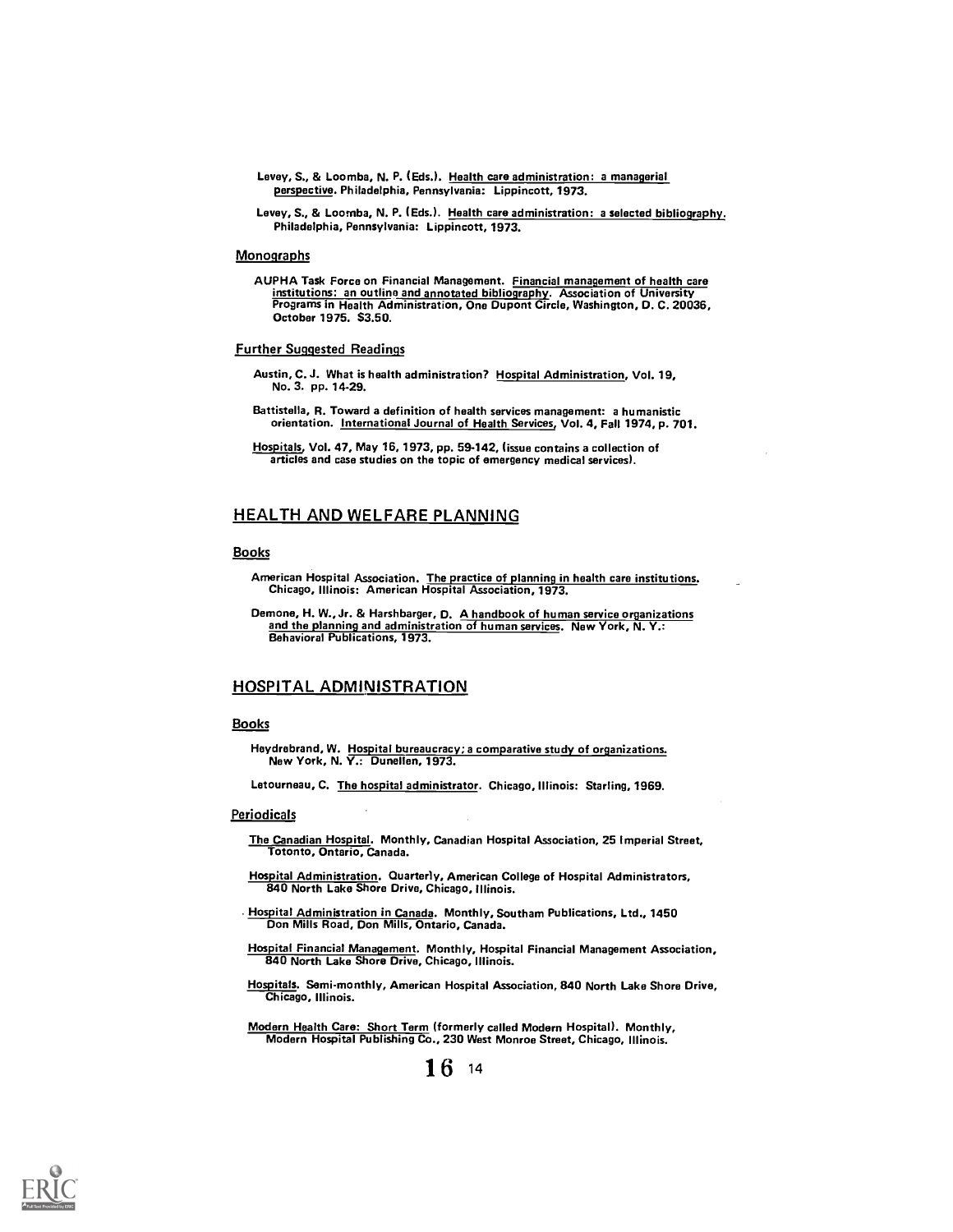#### **Further Suggested Readings**

Boissoneau, R. A matter of degree: education in health care administration. Hospital Administration, Vol. 20, No. 3, pp. 22-32.

## HOSPITAL AND HEALTH ADMINISTRATION EDUCATION

#### **Books**

Commission on Education for Health Administration. Report of the Commission on Education for Health Administration, Vol. I; <u>Selected papers of the Commission</u><br>on Education for Health Administration, Vol. II; Summary of the report of<br>Commission on Education for Health Administration. Ann Arbor, Mich Commission on Education for Health Administration. Ann Arbor, Michigan:<br>Health Administration Press, 1975.

#### **Monographs**

Green, B. R., et al. A guidebook to curricula in mental health administration. San Antonio, Texas: Graduate School, Department of Health Care Administration, Trinity University, 1975. te sing

Jaeger, B. J. Education for health administration: A reconceptualization. Perspectives, (A10). Chicago, Illinois: Center for Health Administration Studies, University of Chicago, 1972.

#### **Periodicals**

Program Notes. Irregular. Special issues devoted to doctoral programs, faculty, etc. Association of University Programs in Health Administration, One Dupont Circle, Washington, D. C.

#### **Pamphlets**

- Hospital and Health Care Administration. Program listing with general information. Association of University Programs in Health Administration, One Dupont Circle, Washington, D. C. 20036. 1974. Free.
- <u>The International Directory of Graduate & Undergraduate Programs and Centers for<br>Advanced Study in Health Administration. Association of University Programs<br>in Health Administration, One Dupont Circle, Washington, D. C. 2</u>

#### Further Suggested Readings

Podracky, M. What an MHA learned. Modern Health Care: Short Term, Vol. 4, No. 1, p. 29.

### LONG TERM CARE ADMINISTRATION

#### Books

Levey, S., & Loomba, N. P. Long term care administration. Cambridge, Massachusetts: Ballinger, in press.

#### **Periodicals**

The Journal of Long Term Care Administration. Quarterly, American College of Nursing Home Administrators, 4650 East-West Highway, Washington, D. C.

Modern Health Care: Long Term (formerly called Modern Nursing Home). Monthly, Modern Hospital Publishing Co., 230 West Monroe Street, Chicago, Illinois.

#### Further Suggested Readings

Stryker, R. How does nursing home administration differ from hospital. Journal of Nursing Administration. Vol. 4, No. 4, p. 16.

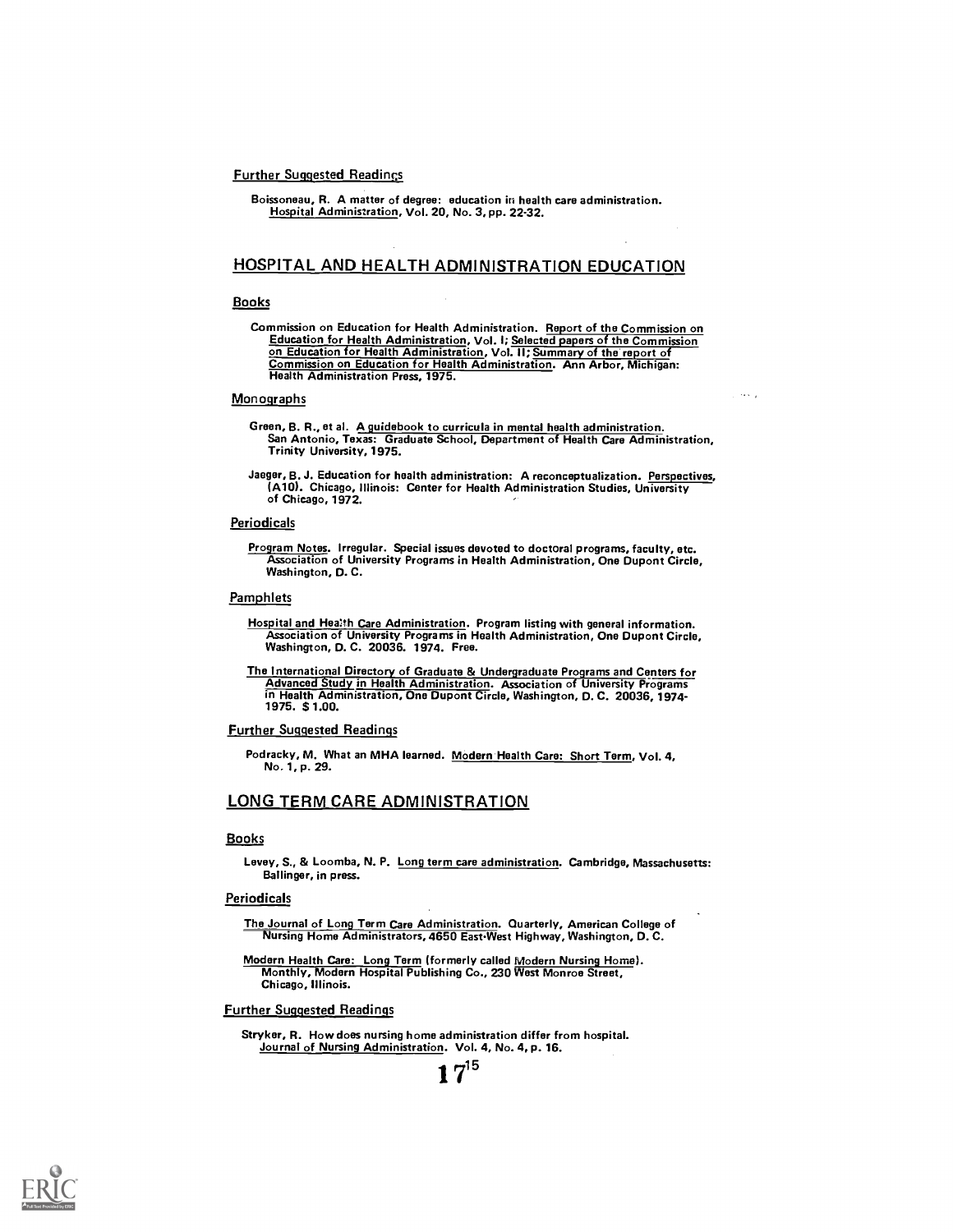# MENTAL HEALTH ADMINISTRATION

## **Books**

Feldman, S. (Ed.). The administration of mental health services. Springfield, Illinois: Thomas, 1973.

### **Periodicals**

Community Mental Health Journal. Quarterly, Behavioral Publications, Inc., 2852 Broadway, New York, N. Y.

# PUBLIC HEALTH ADMINISTRATION

#### Books

Hanlon, J. J. Public health administration practice (6th ed.). St. Louis, Missouri:<br>Mosby, 1974.

### Periodicals

American Journal of Public Health. Monthly, American Public Health Association, ...<br>1015 Eighteenth Street, N. W., Washington, D. C.

Canadian Journal of Public Health. Bi-monthly, Canadian Public Health Association, 1255 Yonge Street, Toronto, Ontario. Canada.

 $\frac{1}{2} \sum_{i=1}^{n} \frac{1}{2} \sum_{j=1}^{n} \frac{1}{2} \sum_{j=1}^{n} \frac{1}{2} \sum_{j=1}^{n} \frac{1}{2} \sum_{j=1}^{n} \frac{1}{2} \sum_{j=1}^{n} \frac{1}{2} \sum_{j=1}^{n} \frac{1}{2} \sum_{j=1}^{n} \frac{1}{2} \sum_{j=1}^{n} \frac{1}{2} \sum_{j=1}^{n} \frac{1}{2} \sum_{j=1}^{n} \frac{1}{2} \sum_{j=1}^{n} \frac{1}{2} \sum_{j=1}^{n$ 



NOTE: This chart is for illustrative purposes only and does not represent all employment possibilities for individuals with training in hospital and health administration. 16